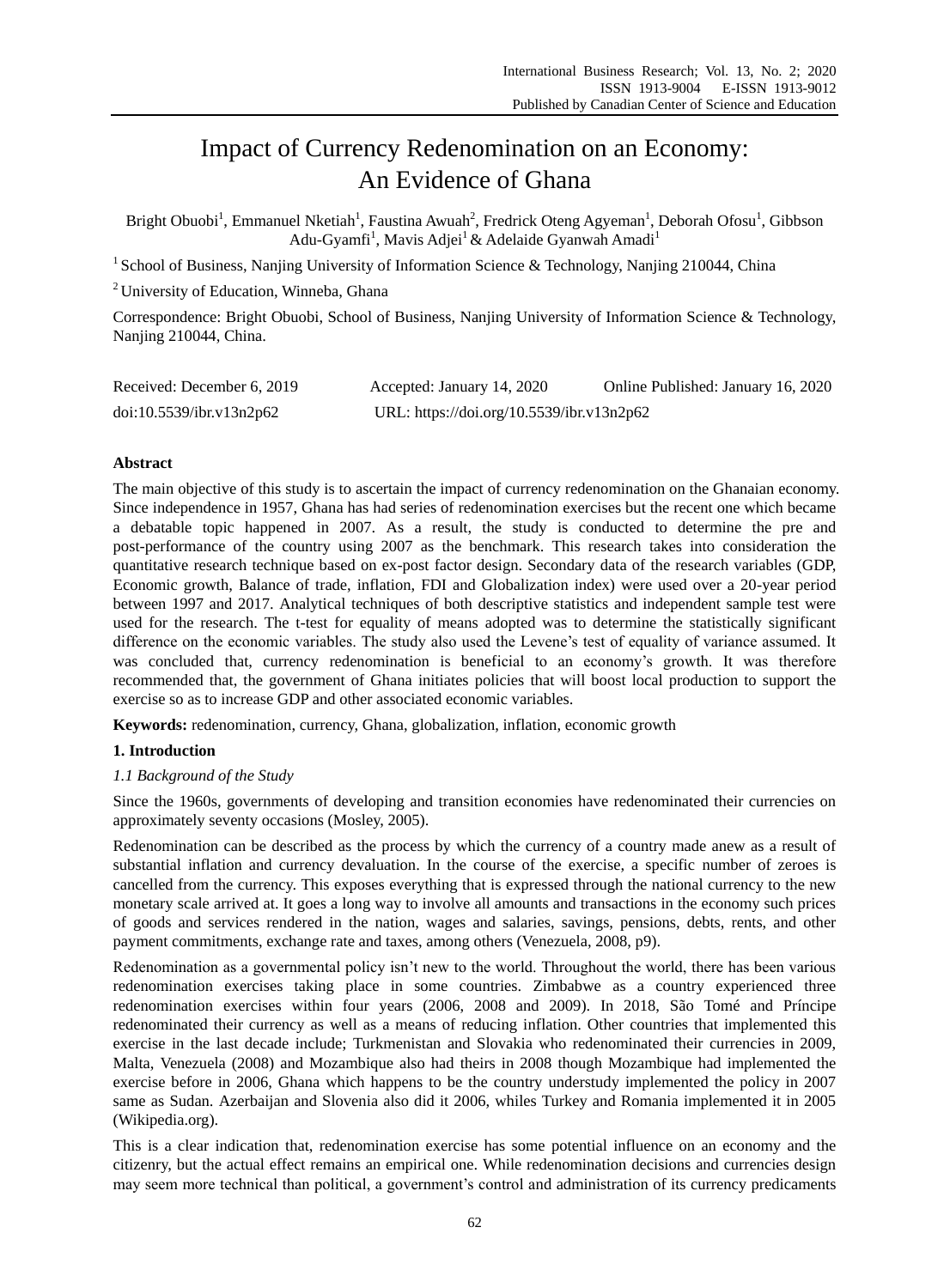and transactions within its boundaries is very essential. Although such monetary control started in the 1850s, the main struggle currently is still to maintain this mentioned control, specifically in the face of civil issues or economic breakdown (Woodruff, 1990).

According to Mosley (2005), the reasons why some countries decide to redenominate their currency are combination of economic and political factors such as inflation, government concerns about credibility and the effect of currency on national identity. Mosley (2005) also stated that the redenomination is also related to other political variables such as government time horizons, the governing party's ideology, the fractionalization of government and legislature and the degree of social heterogeneity.

Specifically, though it is not exhaustive, inflationary pressures, psychological effect, control of currency substitution and domestic politics are identified as the main reasons of redenomination (Cohen, 2004; Tarhan, 2006). Suhendra and Handayani (2012) suggested that removing zeros from currency is a complementary component of policy stabilization and it will have positive physiological effects on restoring the credibility of the currency in question.

Redenomination of currency may also reflect governments' effort to reassert restructure monetary control. If citizens of a country lose trust in the national currency, they would use foreign currencies as in the case of Zimbabwe, particularly for those with higher prestige. In reference to this assertion, (Cohen 2004) explained that, this can be both a psychological and an economic knock to the government with widespread foreign currency substitution, central bank no more control the money supply, making it unable to provide last resort lender functions. As a consequence, redenomination usually follows economic crises as governments and authorities try to persuade citizens and investors that hyperinflation is a cliché. In some cases, if the timing is correct for the redenomination exercise, it will reduce high levels of inflation. In other cases, policymakers are unable to record excellent numbers in inflation immediately after redenomination and may result in making multiple efforts towards currency reform (Zimbabwe 2006, 2008, 2009, Argentina and Brazil during the 1980s and early 1990s) are common examples (Mosley 2005). Currency redenomination may also pose a false resolution of the monetary illusion problems associated with numerous zeros and the resulting loss of currency credibility because there is a false sense of abundance with inflation as monetary units grow higher.

According to Özçay (2006), the removal of zeros from the Turkish Lira has eliminated both technical and operational problems resulting from the use of multiple zero figures, therefore, monetary expressions have been simplified making records keeping easier and reducing volumes of transactions. In addition, he said, the redenomination of the Old Turkish Lira to the New Turkish Lira was necessary both for the prospective positive effects on the currency's reputation and for technical reasons. He also stated that, eliminating six zeros from the Turkish Lira has contributed not only to the prestige of the currency in the eyes of Turkish citizens but also globally.

Redenomination was used in approximately 50 countries as a process that helped to decrease the nominal value of a currency as emphasized by Ioana, 2005. It was usually used as one of the steps used in stabilizing an economy on which various policies are built upon. For instance, redenomination took place in Poland and Bulgaria after their stabilization programmes proved successful. Also, in Turkey, redenomination was first considered in 1998, but at that time inflation was still running high at an increasing rate. The parliament of Turkey then passed a law to remove six zeros from their previous currency to create a new currency called the New Turkish Lira in December 2003 (Libor Žídek Michal Chribik 2015).

## *1.2 Overview of Ghana's Currency*

Before Ghana's Independence, the official legal tender in the country was the West African pounds, shillings and pence. In 1958, the country outdoor its first national currency, that is Ghana pounds, shillings and pence. In the mid-1960s, Ghana bid a farewell to the colonial monetary system by introducing the Cedi. The cedi is the official currency of Ghana which is subdivided into pesewa. Hundred pesewa makes one cedi. The word "cedi" is derived from an Akan (a Ghanaian indigenous language) word "sidie" which refers to cowry shells, a 19th Century medium of exchange in Ghana. The name "pesewa" also emerged from a former medium of exchange in Ghana which was referred the least quantity of gold dust. This is because in ancient times the shells were used as a form of money and it gained popularity and wider circulation in the later part of the nineteenth century (Bank of Ghana, 2000).

## *1.3 Statement of the Problem and Objective*

When the news out broke that there was going to be a new currency to be used, many local and foreign individuals and organizational bodies expressed dissatisfaction towards the exercise. It created a lot of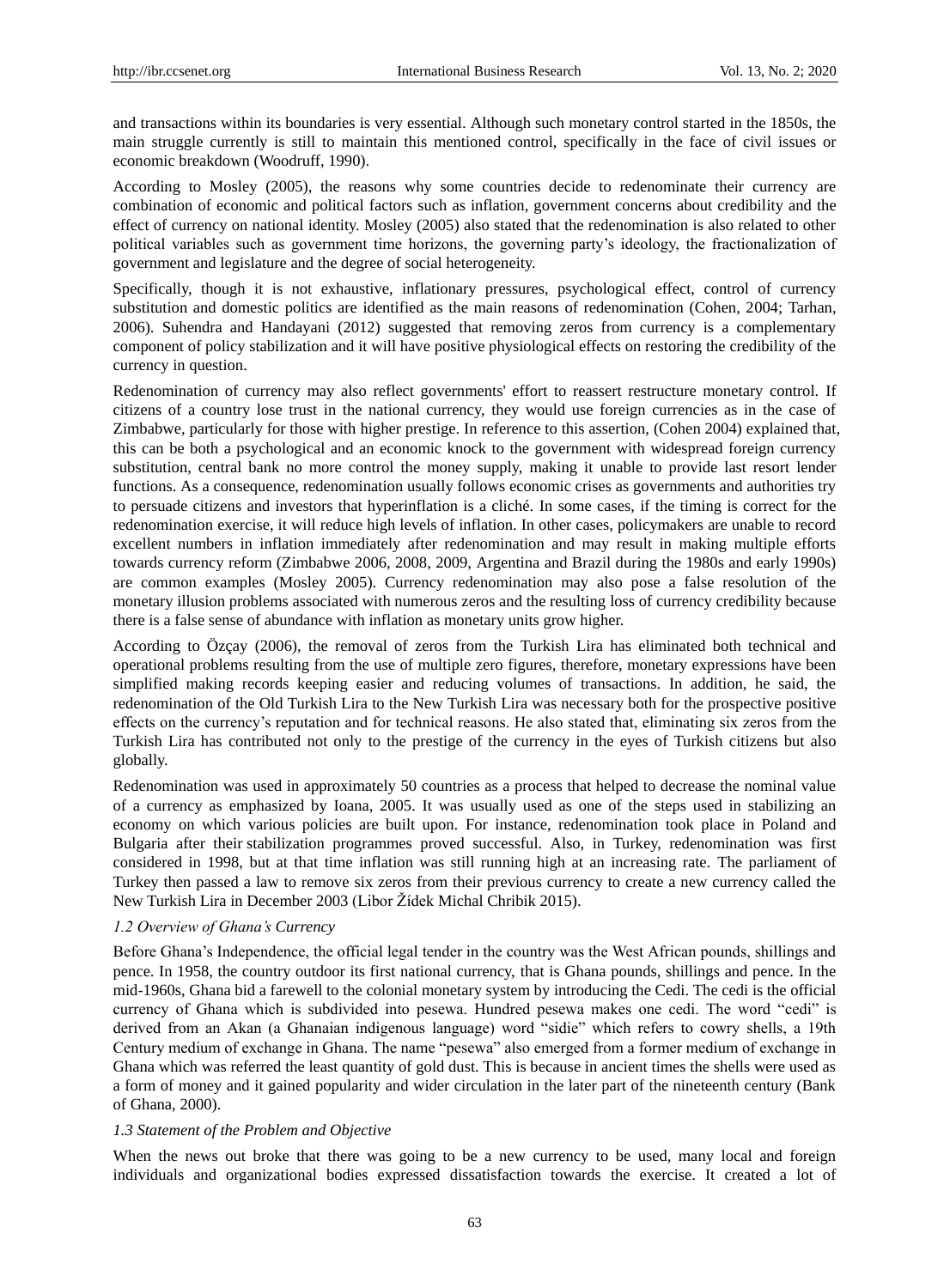controversy between the governing body and the citizenry. An intense education was made in the country on the benefits of the redenomination by the Bank of Ghana and the media. Amidst the challenges and moving forward, Ghanaians slowly adapted to the change and fully accepted the new Ghana Cedis. However, it has been over ten years and few individuals especially market men and women still pronounce the old Cedis even though they are transacting with the new Ghana Cedis. This proves the problems encountered by many citizens as far as the exercise in concerned.

Based on these problems Amoako-Agyeman and Mintah (2014) wrote that, petty traders, taxi drivers, newspaper vendors, food sellers and other businesses of that category could be inconvenienced with lack of change. They were of the view that, it could result in frequently rounding off and consequently increasing inflation. Another major problem cited by them was lack of adequate education or preparation prior to the redenomination of the cedi to the general public.

Whilst the ordinary Ghanaian was looking at the immediate impact of the redenomination exercise, the Bank of Ghana was looking at both the short- and long-term impact. One major reason of the exercise was to curb inflation and increase the value of the Ghanaian currency to be at par with the foreign dominant currency. Ten years along the lane, various policies have been implemented and has been discussed and argued by politicians, scholars and analysts. In these ten years after the redenomination exercise, Ghana has undergone various ups and downs as far as economic indicators are concerned. This calls for the need to access the pre and post redenomination period to determine whether or not the redenomination exercise implemented by the Central government of Ghana in 2007 has helped Ghana in the global competitive market in the long run.

Due to this, the impact of the exercise on the Ghanaian economy remain empirical that need to be studied. Hence the objective of the study is to determine the impact of redenomination of the Ghanaian currency on the Ghanaian economy using economic variables.

## **2. Literature Review**

The cedi was first introduced on July 19, 1965 to February 22, 1967 to replace the Ghana pound, shilling and pence which were the first currency introduced by the Bank of Ghana after the independence of the country from British rule for the purpose of decimalization. The first cedi replaced the pound at a rate of 2.4 cedi = 1 pound, or 1 pesewa = 1 penny. The "first" cedi bank notes were issued in denomination of 1, 5, 10, 50, 100 and 1000 cedi notes. Except the 1000 cedi note, all the denominations bore the portrait of Dr. Kwame Nkrumah; Ghana's first president after independence from British rule (Wikipedia).

The "first" cedi coins on the other hand were issued in denomination of 5 pesewas, 10 pesewas, 25 pesewas and 50 pesewas. Smaller coin denominations below the 5 pesewas were not issued. This was because the ½ penny and 1 penny which were in circulation since the colonial days were made to exist as ½ pesewa and 1 pesewa respectively. All the coins issued bore the portrait of Dr. Kwame Nkrumah (Bank of Ghana, 2000).

Two years later, another cedi was introduced. This replaced the 1965 cedi at a rate of  $\varphi$  1.20=N $\varphi$  1.00. The motive behind this change was partly economic and political: convenience of exchange that is the change allowed for an easier conversion from the Ghana cedi to pound (Schuler, 2008).

The change resulted in the removal of Dr. Kwame Nkrumah's portrait from the coins and notes. This was after Nkrumah's government was toppled in a military coup d'état in 1966.The second cedi notes were initially issued in 1967 in denominations of 1, 5, and 10 cedi notes. In 1972 and 1973 a second series of the New ("second") cedi denominations were issued in 1, 2, 5, and 10 cedi notes. Then another (third) series of issue of the cedi was done in 1979 which consisted of 1, 2, 5, 10, 20 and 50 cedi notes. In 1983, another new series of the second cedi bank note were issued in denomination of 10, 20, 50, 100 and 200 cedi notes (Wikipedia).

Later there were higher denominated bank notes which were 500 cedi note (in 1986), 1000 cedi note (in 1991), 2000 cedi note (in 1995), 5000 cedi note (in 1996) and 10,000 and 20,000 (in 2002). The "second" cedi coins were initially introduced in denominations of  $\frac{1}{2}$ , 1, 2.5, 5, 10 and 20 pesewa(s). In 1979, coins of 50 pesewas and 1 cedi denominations were introduced. By the end of the 1980s all these denominations have fallen out of circulation due to inflation. Further, in 1991 10, 20, 50, and 100 cedi coins of the second cedi were introduced and in 1996 a 200 and 500 cedi coins were also made to circulate (Bank of Ghana, 2000).

In 1979, a currency confiscation took place. There was the issuance of new banknotes which saw citizens exchanged 10 old for 7 new (Schuler, 2008). Ghana's currency devalued many times in the early 1980s and the adoption of International Monetary Fund Structural Adjustment Programs could be traced as a part of the contributing factors. Ghana joined the Enhanced Highly Indebted Poor Country (HIPC) initiative in 2001, which is debt-relief collaboration between the IMF and the World Bank (Bargawi, 2004). This operation ended with a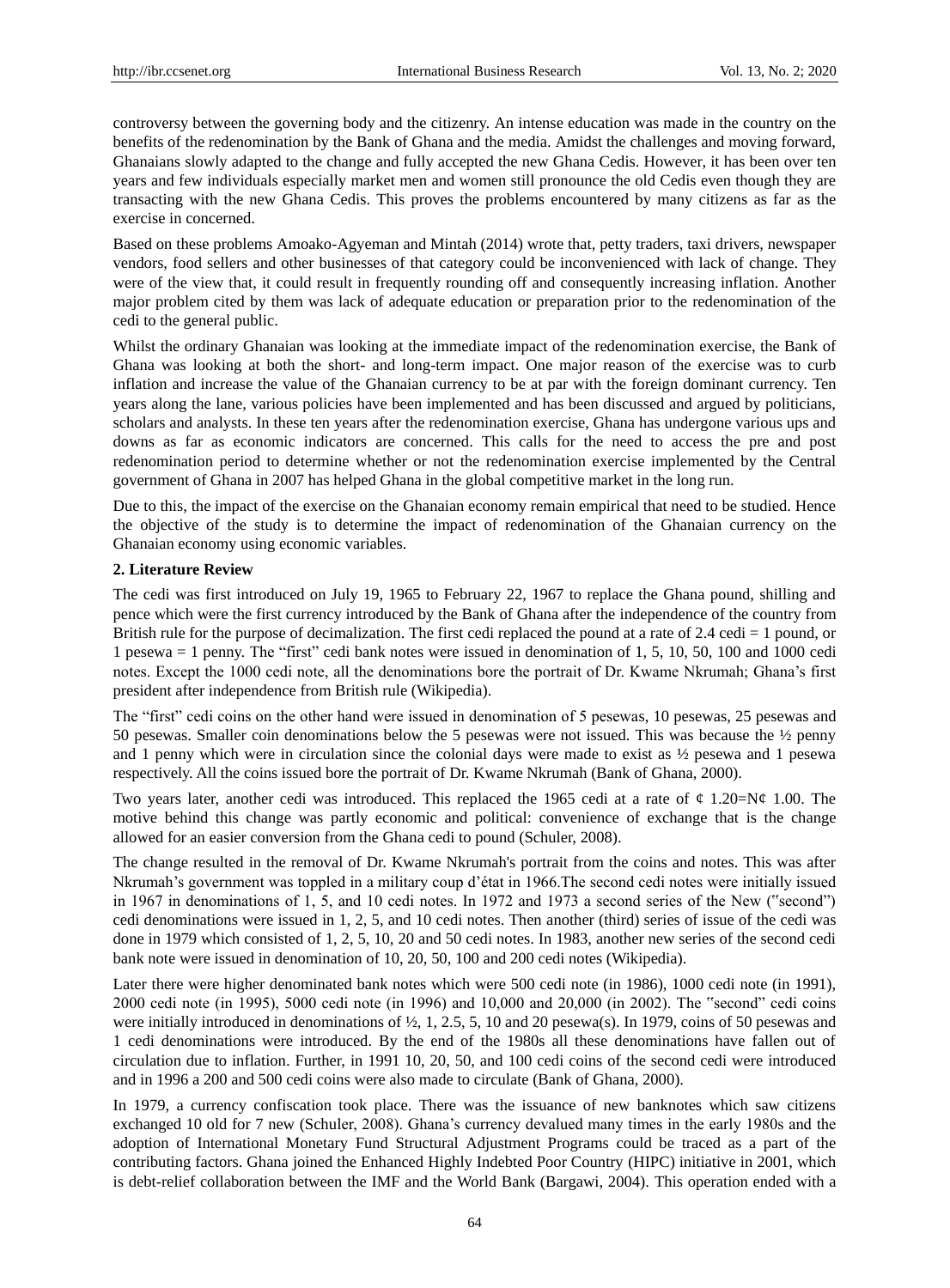free cedi float against foreign currencies in early 1990s. Inflation continued until by July 2007, the cedi was worth about 9500 to one US dollar, this brought to the third cedi (Bank of Ghana, 2007).

In November 2006, an initiation towards the re-denomination of the cedi by the central bank of Ghana had been put place. A third cedi emerged, worth 10,000 of the old Cedis. With this, the cedi was not devaluated nor re-valued but only redenominated. Because of this change, Ghana's currency became one of the highest-valued currency units from one of the least valued currency units (Bank of Ghana, 2007).

For the effectiveness and easier implementation of the exercise, the Bank of Ghana (BOG) developed some guidelines to be followed by businesses in converting to the Ghana Cedi. Other stakeholders, such as the Institute of Chartered Accountants, the Securities and Exchange Commission and the Ghana Stock Exchange, were expected in due course to issue further guidelines and clarifications to help financial reporting. (Price waterhouse Coopers 2007).

Both the old and new currencies were in circulation for a period of six months, businesses had to develop systems to handle both currencies over that period in their accounting records. One option was to set up and define the Cedi (old currency) as another foreign currency in the financial management systems that support multi-currency. With this, data can be captured in both currencies with minimal data entry errors. (Price waterhouse Coopers 2007).

## *2.1 Reasons for the Redenomination of the Cedi by Bank of Ghana*

Countries don't just redenominate overnight. There are many reasons and guided motivation why a country may decide to redenominate her currency ranging from credibility and identity, to domestic and international politics (International Monetary Fund, 2003; Mosley, 2005; Martinez, 2007).

The BOG press released on the redenomination of the cedi (Daily graphic, 2007), stated the following reasons that necessitated the redenomination.

- (1) Simplification of accounting records and the ease of expressing monetary values
- (2) Re-introduction of the culture of using coins which will reduce pressure on bank notes
- (3) Significant reduction in transaction volumes
- (4) Seduction in the cost of carrying large volumes of bank notes and its associated risks.
- (5) Efficiency in payment systems such as the use of ATMs
- (6) Facilitating the introduction of the use of vendor machines and car parking meters
- (7) Promoting tourist expenditures
- (8) Significant cost savings to the BOG in the cost of printing bank notes.

Ghana cedi note (Bank of Ghana, 2007).

In reference to these reasons given, Acquah (2007), wrote that, the re-denomination will deal with the inefficiencies associated with the old currency. Again the inconveniences and risk involved in carrying loads of currency for transaction purpose, the deadweight burden of the current cedi denominations, the increasing difficulties in maintaining bookkeeping and statistical records, incompatibility with data processing software and the strain on the payments system particularly the ATM in an economy are some of the reasons for the redenomination (Bank of Ghana, 2007).

Various scholarly and empirical analysis has suggested that re-denominations has been very successful in an environment of macroeconomic stability. The declining inflation, stable exchange rate, fiscal prudence and well-anchored expectations of policy credibility call for the re-denomination by stripping the prices and values of the numbers that the force of inflation has embedded in them, put a hard-wire around all these economic changes and measures and lift the dead weight burden the existing note regime places on the economy (Addison 2007).

Another reason is that, the re-denomination will free the economy to do business in the most efficient way, based on the cedi as a means of exchange; and with continued commitment to prudent and disciplined economic policies, which will serve as a store of value for all, both within and outside of the banking system (Daily graphic, 2007).

According to Bank of Ghana (2007), factors such as the expansion of the payment system have not only made the currency of the country unattractive but have also diminished its reliability as a store of value, which needs a reform. The bank then took advantage of the current stable macroeconomic setting, which was reflected in declining inflation rates, relative price stability, a stronger growth in Gross Domestic Product, stable exchange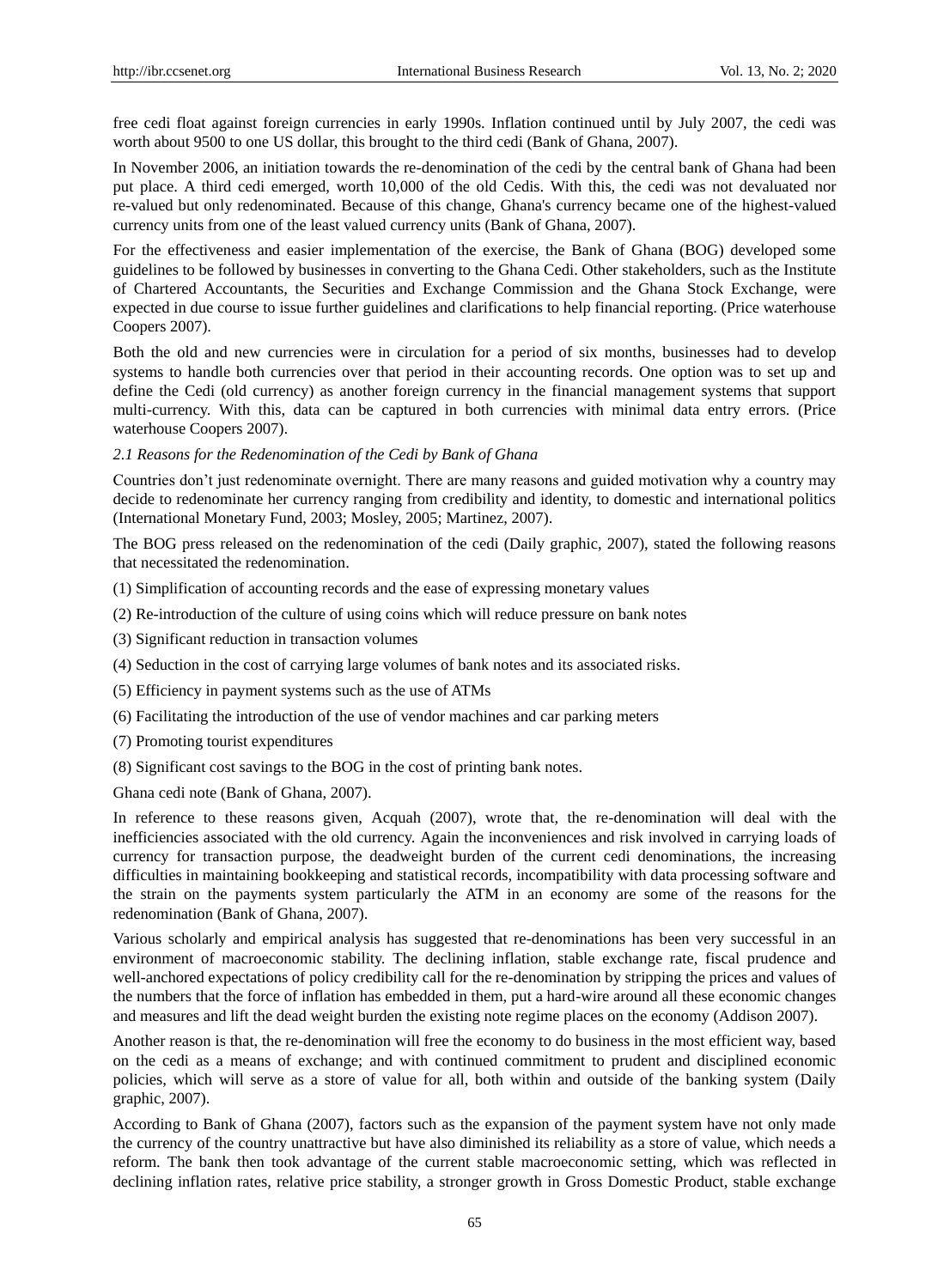rates, and an increase in Gross International Reserves to enforce the redenomination. The re-denomination of Ghanaian currency would also help to reduce the increasing rate of pick pocketing and armed robbery cases in the country. Ghana joined the League of Nations whose currencies are well recognized and highly valued in the world (Bank of Ghana, 2007).

## *2.2 Challenges Associated with the Redenomination*

Redenomination is not a challenge-free policy because in policy there is a price to pay to make it successful. Redenomination comes with its challenges which include; issues associated with rescaling, cost involve in disposing off the old notes and coins, cost associated with citizenry education, enlightenment and advertisement of the change to citizens, etc. (Bank of Ghana, 2007). There are challenges that came with the redenomination exercise, notwithstanding the fact that the market women also came out with some benefits of the redenomination (Amoako-Agyeman & Mintah 2014). Challenges contrary to the belief that the re-denomination is a simple exercise, it is believed that the exercise poses significant challenges to businesses because business organizations have enormous cost consequences. A significant part of the cost will be one off, but there are other costs which will continue to be incurred until the current currency is completely withdrawn (Price water house Coopers 2007).

The costs include:

- Upgrade or re-configuration of business and accounting software
- Organizational Staff training
- Costs associated with adjustments in business policies and practices
- Cost of printing new stationery (invoices, receipt books, cheque books, etc.)
- Cost associated with ensuring timely accurate data collection in both currencies

#### (Price Water house Coopers 2007).

Also, a study by Amoako-Agyeman & Mintah (2014) revealed that, majority of the market women faced challenges in using the new currency when it was first introduced. He added that, One major challenge was exchanging the GHc50 (highest note) into smaller units particularly when customers bought goods from them. In addition to the same study, customers as well as the market women sometimes reject the GHc50 as medium of exchange for the fear of loss if get missing or counterfeited. Their study also showed that, the market women experienced some difficulties with the least denomination, which is the GHp1, because customers usually refuse to accept it for a change due to its smaller size. Another challenge pointed out by the study was the fewer circulation of the coins in the economy, making it difficult to buy items that have lower prices and expressed in those terms. Finally, their study revealed that, the market women had serious problem differentiating counterfeit notes from the real notes.

#### **3. Definition of Variables**

## *3.1 Economic Growth*

Economic growth represents an increase in inflation-adjusted market value of goods and services produced over time by an economy. It is measured as the percent rate of increase in real GDP. An economy can experience an intensive or extensive growth. Intensive growth is referred to as increased economic growth due to a more productive use of inputs (increasing labour productivity, physical capital, energy or materials). Extensive growth on the other hand is due to only increased of inputs for use (growing population, new territory).

#### *3.2 Gross Domestic Product (GDP)*

GDP is the aggregate monetary or market value for all finished goods and services that are produced within a country in a particular period of time. It is an important tool for nations because it serves as a comprehensive scorecard and yardstick for economies as an overall domestic production and status. GDP can be measured in nominal terms which is the measurement of the raw data. It can also be referred to in real terms which takes into consideration the impact of inflation and create room for year-to-year comparisons of economic output and other comparisons over time.

# *3.3 Foreign Direct Investments (FDI)*

Foreign Direct Investment (FDI) is an investment made in business interests located in another country by a company or individual in one country. In general, FDI occurs when an investor creates foreign business or acquires foreign business assets in a foreign corporation. FDIs are, however, distinct from portfolio investments in which an investor only buys foreign-based companies' equities. Foreign direct investment is commonly made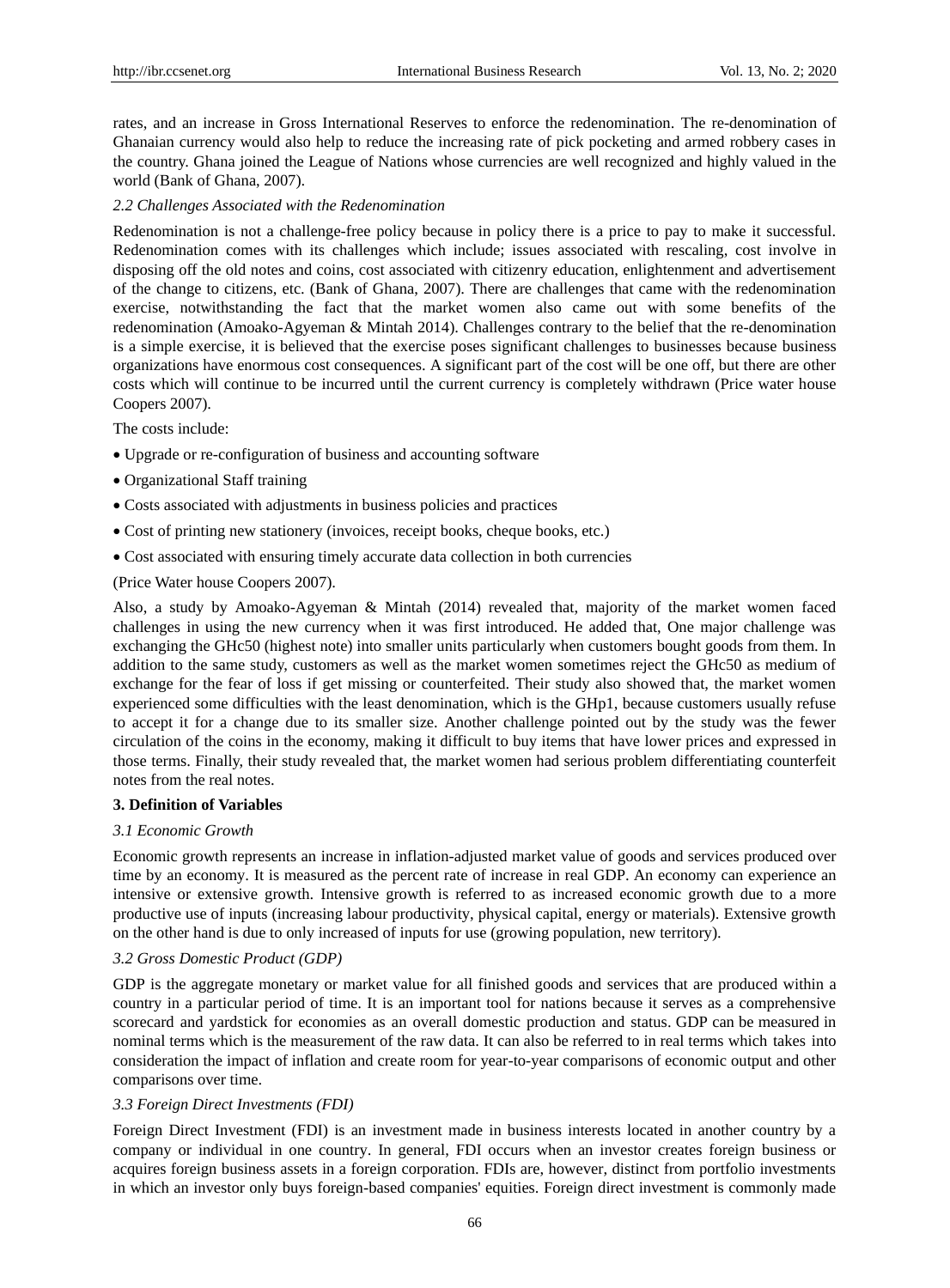in open economies that provide the investor with skilled labour and above-average growth prospects, as opposed to tightly regulated economies. It often involves more than just a capital investment. It can also include management or technology provisions. The main feature of foreign direct investment is that, it ensures either effective control over the decision-making of a foreign business, or at least substantial influence.

#### *3.4 Balance of Trade to GDP*

Trade balance is the sum of the exports of a nation minus their imports. It is the current account's most important component. This also makes it the largest balance of payments component which measures all international transactions. As a result, most countries are attempting to develop trade policies that promote a trade surplus. A surplus is often seen as a favorable balance of trade because it is just like making a profit in a business but in this case as a country. Most countries around the globe prefer selling more products and receiving more capital for their residents to buying. This implies a higher standard of living for the citizens of the countries. By producing all their exports, there is a competitive advantage achieved by their companies in terms of competence and expertise. They recruit more workers which tend to lower unemployment and generate more income. Depending on whether or not a country improves its business cycle, a trade deficit may sometimes denote a favorable balance of trade. But in most cases, trade deficits reflect an unfavorable balance of trade.

# *3.5 Inflation*

Inflation is a quantitative measure of the rate at which an economy's prices of goods and service increase over time. It is the steady rise in the overall price rate where a currency unit purchases less than it did in previous times. A single currency unit loses value as prices rise and it buys less goods and services. This loss of purchasing power has an impact on the general cost of living for the general public that eventually leads to a slowdown in economic growth. Economists' consensus view is that sustained inflation occurs when economic growth is outpaced by the money supply of a country.

## *3.6 Globalization*

In order to quantify the growth effects of globalization the KOF Index of Globalization aimed at measuring the rate of Globalization in countries around the world. The index is based on three dimensions: economic, social, and political. Through these three dimensions, globalization's overall index aims to evaluate current economic flows, economic constraints, information flow data, personal contact data, and cultural proximity data within surveyed countries.

## **4. Methodology**

#### *4.1 Data Source*

The study adopts quantitative research technique based on ex-post facto design. It uses secondary data on the research variables (Gross Domestic product, Economic growth, Balance of trade, Inflation, FDI and globalization) over the period 1997 to 2017. Data were sourced from the annual World Bank and the Central Bank of Ghana (BoG) reports. Though Ghana has had various redenomination exercises but for the purpose of this study, the 2007 exercise was used as the basis of assessment.

Time period (Pre-redenomination) =  $1997 - 2006 = 10$ 

Time period (Post redenomination) =  $2008 - 2017 = 10$ 

The 2007 year is excluded because it is used as the base year when the exercise was implemented. As a result, data for 2007 is omitted.

#### *4.2 Hypothesis*

The null hypothesis represented by  $(H_0)$  and alternative hypothesis also denoted by  $(H_1)$  of the Independent Samples *t* Test can be expressed in two different but equivalent ways:

 $H_0: \mu_1 = \mu_2$  ("the two population means are equal")

 $H_1: \mu_1 \neq \mu_2$  ("the two population means are not equal")

## *4.3 Research Method*

For the analysis, quantitative methods are adopted for both descriptive statistics and independent sample testing. The t-test was used to ascertain evidence of statistically significant difference in banking sector performance indicators (Gross Domestic product, Economic growth, balance of trade, Inflation, FDI and Globalization) between pre and post-redenomination periods. The test of Equal variances assumed was also adopted for the study.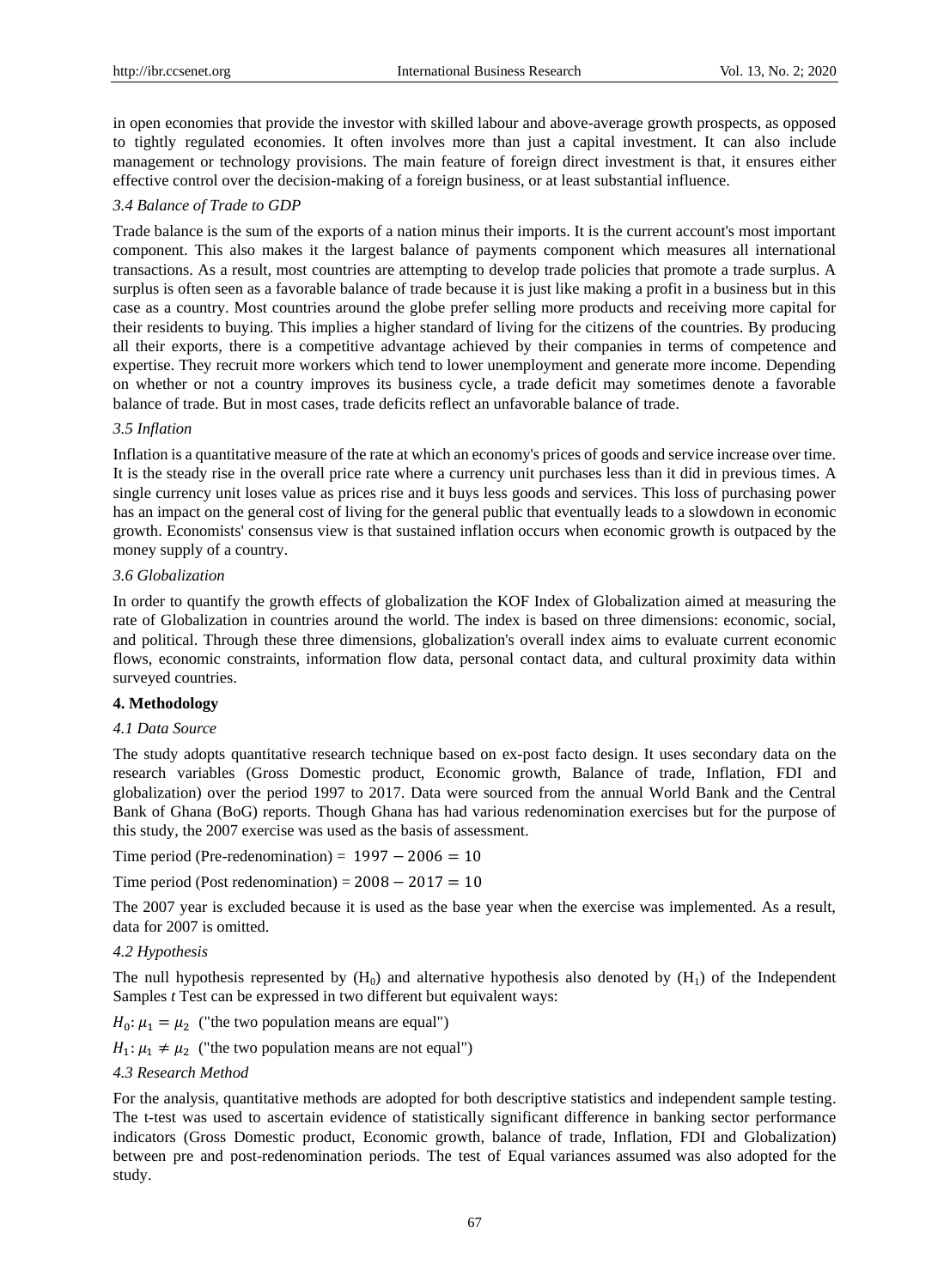#### 4.3.1 Levene's Test for Equality of Variances

The independent Samples t Test requires the assumption of homogeneity of variance that is both groups have the same variance. A test for the homogeneity of variance, called Levene's Test.

The hypotheses for Levene's test are:

 $H_0: \sigma_{1^2} - \sigma_{2^2} = 0$  ("the population variances of group 1 and 2 are equal")

 $H_1: \sigma_{1^2} - \sigma_{2^2} \neq 0$  ("the population variances of group 1 and 2 are not equal")

The above implies that, if the null hypothesis of Levene's Test is rejected, then the variances of the two groups are not equal. It simply means the homogeneity of variances assumption is violated.

## 4.3.2 Test Statistic

The test statistic for the Independent Samples Test is denoted by *t*. For the purpose of this study there are actually two forms of the test statistic for this test based on the equal variances assumed.

#### 4.3.3 Equal Variances Assumed

When the two independent samples are assumed to be drawn from populations with identical population variances (i.e.,  $\sigma_{1^2} = \sigma_{2^2}$ ), the test statistic t is calculated as:

 ̅ ̅ √ + … … … … … … … … . ( )

with

 √ ( + ) + ( + ) ( + ) … … … … … … … … … … . ( )

Where:

 $\bar{x}_1$  = Mean of first sample

 $\bar{x}_2$  = Mean of second sample

 $n_1$  = Sample size (that is number of observations) of first sample

 $n_2$  = Sample size (that is number of observations) of second sample

 $s_1$  = Standard deviation of first sample

 $s_2$  = Standard deviation of second sample

 $s_p$  Pooled standard deviation

4.3.4 Equal Variances Not Assumed

When the two independent samples are assumed to be drawn from populations with unequal variances (i.e.,  $\sigma_{1^2} \neq \sigma_{2^2}$ ), the test statistic t is calculated as:

 ̅ ̅ √ + … … … … … … … … . (3)

Where:

 $\bar{x}_1$  = Mean of first sample

 $\bar{x}_2$  = Mean of second sample

 $n_1$  = Sample size (that is number of observations) of first sample

 $n_2$  = Sample size (that is number of observations) of second sample

 $s_1$  = Standard deviation of first sample

 $s_2$  = Standard deviation of second sample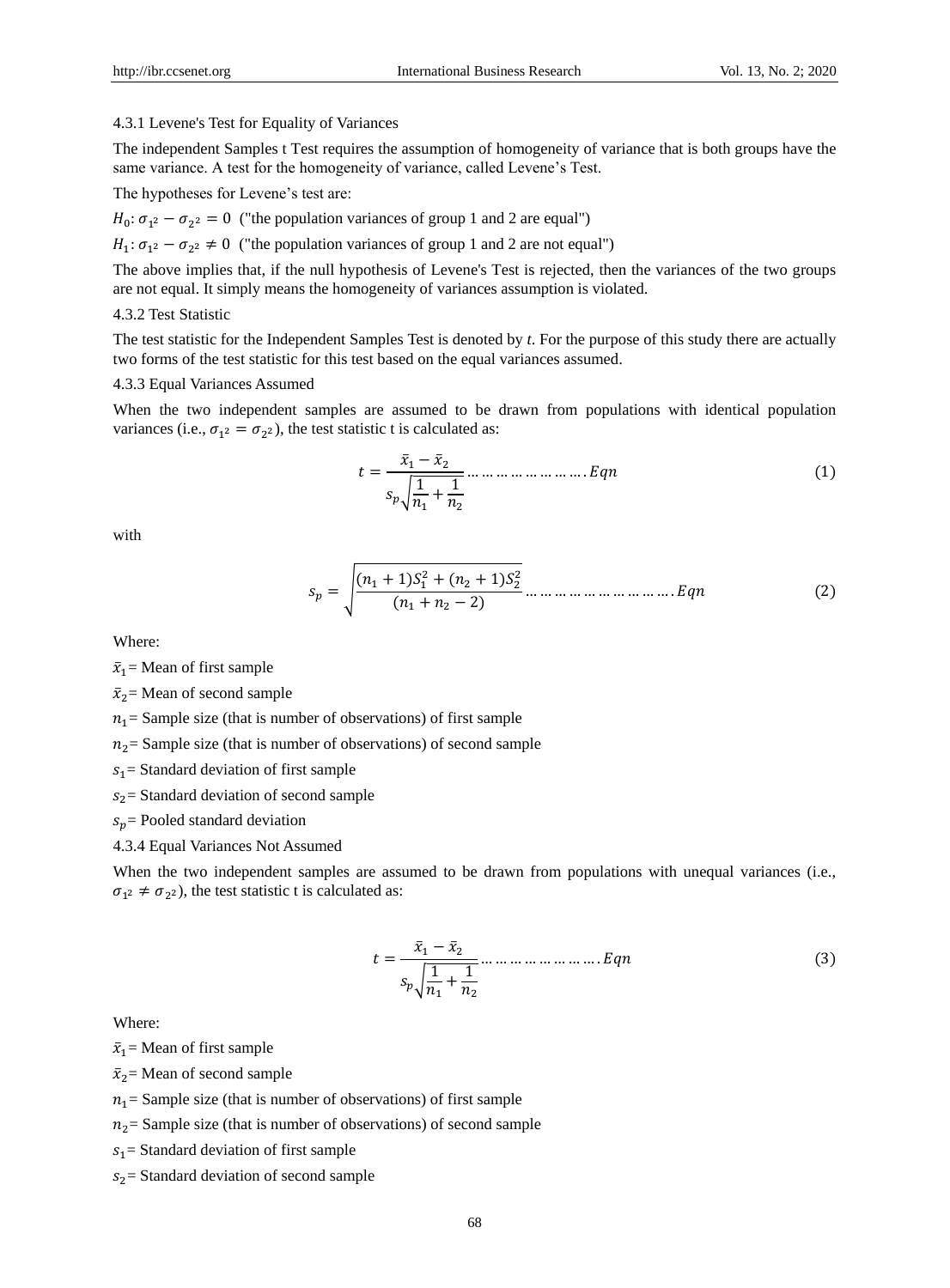The calculated t value is then equated to the critical t value from the t distribution table with degrees of freedom

 ( + ) ( ) + ( ) … … … … … … … … … … … . (4)

#### **5. Results and Discussion**

Table 1. General descriptive analysis

| Variables                       | N  | Minimum   | Maximum   | Mean      | Std. Deviation | Variance |  |
|---------------------------------|----|-----------|-----------|-----------|----------------|----------|--|
| $GDP$ (\$bn)                    | 20 | 4.9800    | 63.280    | 26.7230   | 20.8909        | 436.429  |  |
| Economic<br>growth              | 20 | 0.0218    | 0.1405    | 0.0589    | 0.0278         | 0.001    |  |
| Inflation rate                  | 20 | 0.067     | 0.329     | 0.1643    | 0.0656         | 0.004    |  |
| <b>BOT</b><br>per<br><b>GDP</b> | 20 | $-0.2580$ | $-0.0313$ | $-0.1480$ | 0.0594         | 0.004    |  |
| FDI per GDP                     | 20 | 0.0096    | 0.0952    | 0.0464    | 0.0292         | 0.001    |  |
| Globalization<br>index          | 20 | 46.54     | 61.46     | 54.8355   | 3.9365         | 15.496   |  |

Table 1 above shows a general descriptive statistic of the variables used in Ghana. The table reveals results of Mean, max and Min, Standard deviation and variance for GDP, Economic growth, Inflation rate, balance of Trade, Foreign direct investment and Globalization index. In the 20 year period under study, the mean value for GDP for the Ghanaian economy is \$26.723 billion with a minimum and maximum of \$4.98 billion and \$63.280 billion respectively. The variance stood at 436.429 as can be seen from the (table 1).

Economic growth measured in percentage recorded a 20-year mean value of 0.0589 with a minimum of 0.0218 and a maximum of 0.1405. A variance of 0.001 was recorded within the 2 decades. Inflation which measured the increment of prices of goods and services expressed as a percentage revealed a 0.1643 mean value. Ghana's inflation according to the table experienced a maximum value of 0.329 and a minimum of 0.067 with a variance of 0.004 within the period.

The difference between Ghana's total exports and imports referred to as the Balance of Trade had a mean value of -0.1480 during the period. A maximum and minimum values of 0.0313 and -0.2580 respectively were recorded. It recorded the same variance value as the inflation, which is 0.004.

The mean value for Foreign Direct investments for the Ghanaian economy stood at 0.064 with a maximum and minimum value of 0.0952 and 0.0096 respectively. A lower variance value of 0.001 was recorded. Finally, the table gives results for Globalization index and the mean value for Ghana within the 20-year period is 54.8335. Its variance was 15.496 but had a maximum and minimum value of 61.46 and 46.54 respectively.

| Variables          | Period | N  | Mean   | Std. Deviation | Std. Error Mean |
|--------------------|--------|----|--------|----------------|-----------------|
| GDP (\$bn)         | Pre    | 10 | 8.620  | 4.4698         | 1.4135          |
|                    | Post   | 10 | 44.826 | 13.1570        | 4.1606          |
| Economic<br>growth | Pre    | 10 | 0.0486 | 0.0088         | 0.0028          |
|                    | Post   | 10 | 0.0692 | 0.0364         | 0.0115          |
| Inflation rate     | Pre    | 10 | 0.1954 | 0.0735         | 0.0233          |
|                    | Post   | 10 | 0.1332 | 0.0392         | 0.0124          |

Tables 2. Group Statistics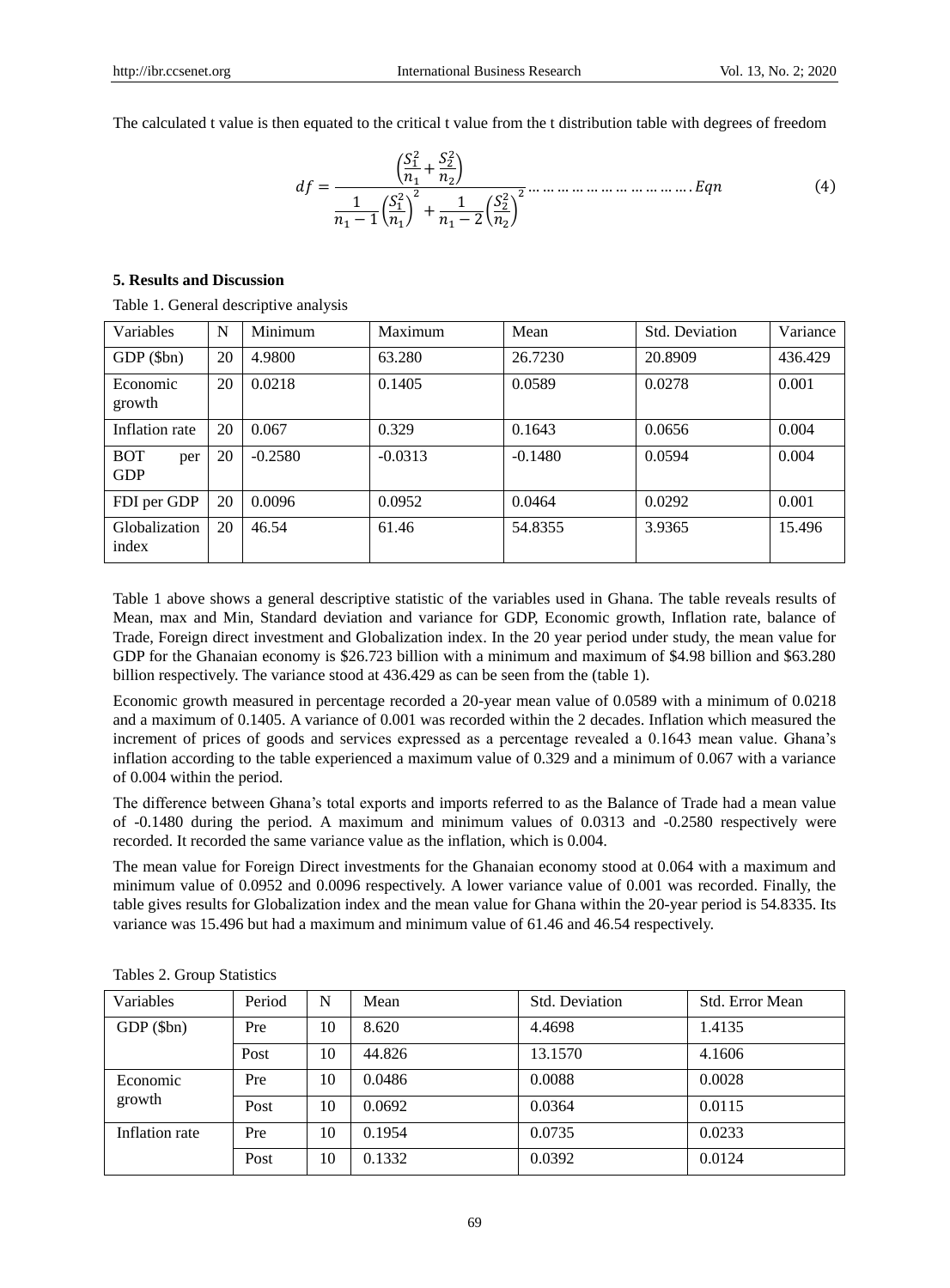| BOT per GDP            | Pre  | 10 | $-0.1843$ | 0.0464 | 8.0147 |
|------------------------|------|----|-----------|--------|--------|
|                        | Post | 10 | $-0.1117$ | 0.0487 | 0.0154 |
| FDI per GDP            | Pre  | 10 | 0.02039   | 0.0088 | 0.0028 |
|                        | Post | 10 | 0.07230   | 0.0150 | 0.0048 |
| Globalization<br>index | Pre  | 10 | 52.0340   | 3.0444 | 0.9627 |
|                        | Post | 10 | 57.6370   | 2.4502 | 0.7748 |

Table 2 shows the group statistics for the pre and post redenomination period. Taking GDP into consideration from the table above, the pre period experienced an increase. The result shows an increase in the performance GDP in the Ghanaian economy from a mean of 8.620 billion to \$44.826 billion for the pre and post capitalization periods respectively. The observed increment in GDP suggests an evidence of a better monetary policy in the post redenomination period (Table 2). This implies an improvement in Gross Domestic products of the Ghanaian economy after the redenomination exercise.

The next variable analyzed is the overall economic growth. The Ghanaian economy's growth recorded a mean value of 0.0486 and 0.0692 in the pre and post redenomination periods respectively. The result shows an increase in the economic growth of the Ghana. The observed increment Economic growth suggests an evidence of a better monetary policy in the post redenomination period (Table 2). This also implies an improvement of the Ghanaian economy after the redenomination exercise.

Inflation which happens to be the major factor of redenomination exercise was also analyzed descriptively. The result showed a decrease of Ghana's inflation rate from 19.54% to 13.32% mean values. This observed reduction of the inflation rate suggests an evidence of a better monetary policy in the post redenomination period (Table 2). This implies an improvement of the Ghanaian economy after the redenomination exercise.

Ghana's economy has experienced a series of negative balance of payment. This means Ghana's imports normally exceeds its exports resulting in the successive deficits. Just like the other variables, the Balance of Ghana's trade statistics are sown on the (Table 2). It however shows negative balances for both periods under study. The deficit was however reduced from -0.1843 to -0.1117 for the pre and post periods respectively indicating an overall improvement. This observed reduction of Ghana's trade deficit is an evidence of a better monetary policy in the post redenomination period (Table 2). This also implies an improvement in Ghana's trade balance after the redenomination exercise.

Foreign Direct Investments which is related to a country's openness to trade and investors was also analyzed. A country with unstable or devalued currency is less likely to attract foreign investment. In the respective periods, the descriptive statistics shows an FDI mean values of 0.02039 and 0.07230. The increment of 0.05191 between the pre and post redenomination exercise is an evidence of improved foreign direct investment for Ghana. This increment of Ghana's FDI is an indication of a better monetary policy in the post redenomination period (Table 2). This also signifies an improvement in Ghana's trade balance after the redenomination exercise.

Finally, the KOF Index of Globalization which aimed at measuring the rate of Globalization in countries around the world was also descriptively analyzed to indicate how globalized the Ghanaian economy has been within the 2 decades. The result from the table shows an increment of the mean values from 52.0340 to 57.6370 for the pre and post periods respectively. This increment of the index is an indication that Globalization in Ghana has improved which is a good thing for the economy. This also signifies an improvement of Ghana's economy after the redenomination exercise.

# *Independent sample test of equality of means*

An independent sample test of equality of means follows as shown in (Table 3). This is conducted to determine evidence of significant difference between the pre- and post- redenomination means. The level of significance is pegged at 5% level, thus, (p<0.05). For GDP, the result shows that at 5 per cent level of significance, there is a significant difference between pre- and post-redenomination means of GDP ( $p(0.000<0.05)$ ). This is an indication that, null hypothesis of no statistical significance is rejected (Table 2). For Economic growth variable, the result shows that at 5 per cent level of significance, there is a significant increase between pre and post-redenomination means of GDP ( $p(0.09 > 0.05)$ ). The null hypothesis of no statistical significance is accepted (Table 3). Inflation rate recorded a statistical mean difference of 0.03. The results shows that at a 5 percent level of significance, there is a significant reduction between the pre and post redenomination means of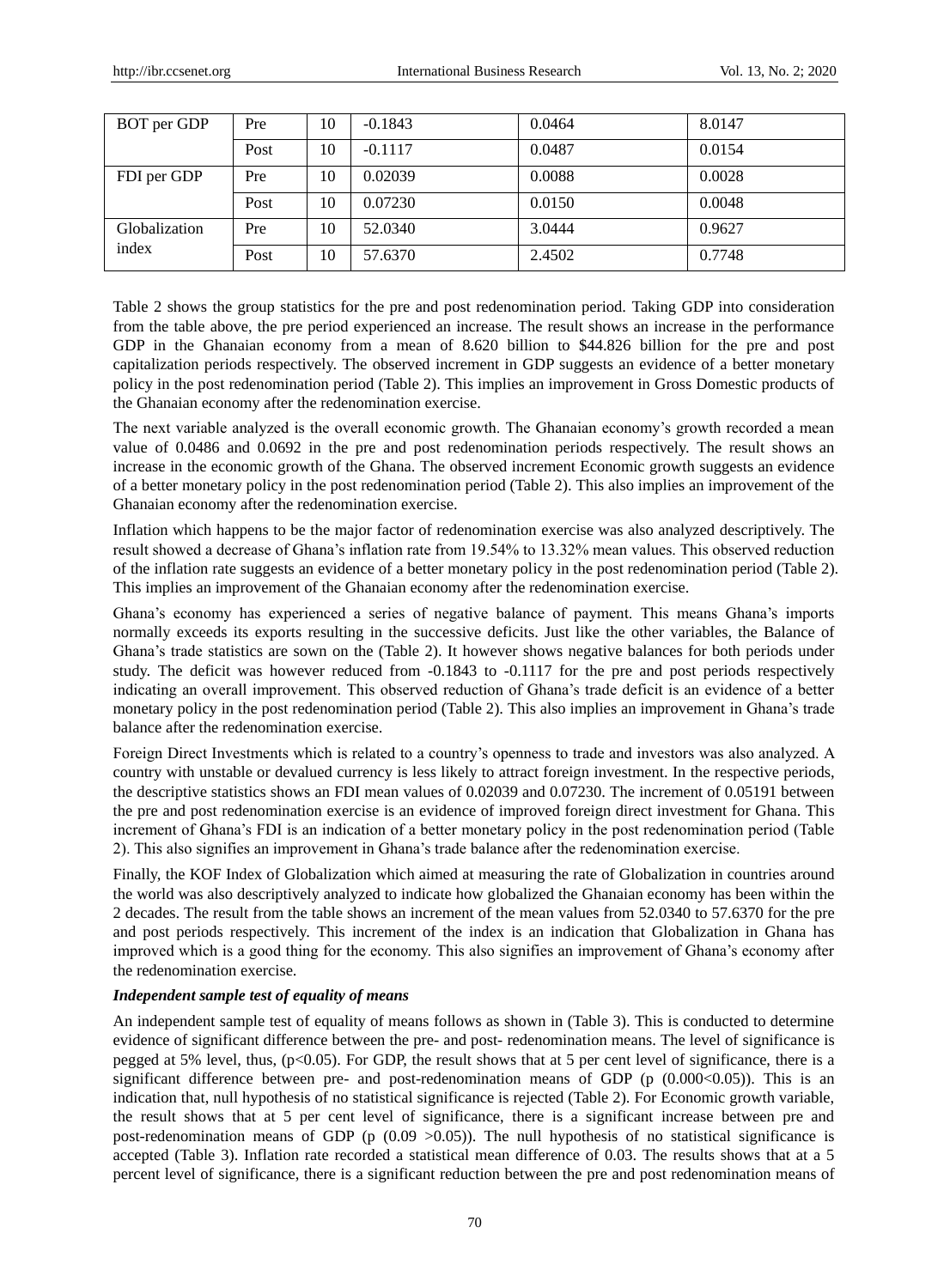Inflation (p  $(0.03<0.05)$ ). The null hypothesis of no statistical difference is therefore rejected.

Balance of trade also showed a 0.003 statistical mean difference which is less than the level set beforehand. The results indicate that at a 5 percent level of significance, there is a significant reduction of Ghana's trade deficit between the pre and post redenomination means of Balance of trade (p (0.003<0.05)). The null hypothesis of no statistical difference is thereby rejected. Foreign Direct investments recorded a statistical mean difference of 0.000. This result shows that at 5 per cent level of significance, there is a significant difference between pre, and post-redenomination means of FDI (p  $(0.000<0.05)$ ). This means that null hypothesis of no statistical significance is rejected (Table 2). The Last variable, Globalization index also shows a 0.000 mean value of statistical difference. This results shows that at 5 per cent level of significance, there is a significant increment between pre and post-redenomination means of Globalization (p  $(0.000<0.05)$ ). The null hypothesis of no statistical significance is therefore rejected (Table 3).

Table 3. Independent Samples Test

|                                           |                                      | Levene's Test for     |       | t-test for Equality of Means |        |                    |                    |                          |                                              |           |  |
|-------------------------------------------|--------------------------------------|-----------------------|-------|------------------------------|--------|--------------------|--------------------|--------------------------|----------------------------------------------|-----------|--|
|                                           |                                      | Equality<br>Variances | of    |                              |        |                    |                    |                          |                                              |           |  |
|                                           |                                      | $\mathbf F$           | Sig.  | $\mathbf t$                  | df     | Sig.<br>(2-tailed) | Mean<br>Difference | Std. Error<br>Difference | Confidence Interval of<br>the Difference 95% |           |  |
|                                           |                                      |                       |       |                              |        |                    |                    |                          | Lower                                        | Upper     |  |
| GDP (\$bn)                                | Equal<br>variances<br>assumed        | 15.483                | 0.001 | $-8.24$                      | 18     | .000               | $-36.206$          | 4.394                    | $-45.4378$                                   | $-26.974$ |  |
|                                           | Equal<br>variances<br>not<br>assumed |                       |       | $-8.24$                      | 11.050 | 0.000              | $-36.206$          | 4.394                    | $-45.872$                                    | $-26.540$ |  |
| Economic<br>growth                        | Equal<br>variances<br>assumed        | 10.547                | .004  | $-1.74$                      | 18     | .098               | $-0.021$           | 0.012                    | $-0.047$                                     | 0.004     |  |
|                                           | Equal<br>variances<br>not<br>assumed |                       |       | $-1.74$                      | 10.056 | .112               | $-0.021$           | 0.012                    | $-0.047$                                     | 0.006     |  |
| Inflation rate                            | Equal<br>variances<br>assumed        | 6.405                 | .021  | 2.360                        | 18     | .030               | .062200            | .026357                  | .006827                                      | .117573   |  |
|                                           | Equal<br>variances<br>not<br>assumed |                       |       | 2.36                         | 13.726 | .034               | .062200            | .026357                  | .005565                                      | .118835   |  |
| $\operatorname{BOT}$<br>per<br><b>GDP</b> | Equal<br>variances<br>assumed        | 0.004                 | 0.951 | $-3.41$                      | 18     | .003               | $-0.073$           | 0.021                    | $-0.117$                                     | $-0.028$  |  |
|                                           | Equal<br>variances<br>not<br>assumed |                       |       | $-3.41$                      | 17.959 | .003               | $-0.073$           | 0.021                    | $-0.117$                                     | $-0.028$  |  |
| FDI per GDP                               | Equal<br>variances<br>assumed        | 5.146                 | 0.036 | $-9.44$                      | 18     | .000               | $-0.052$           | 0.006                    | $-0.064$                                     | $-0.040$  |  |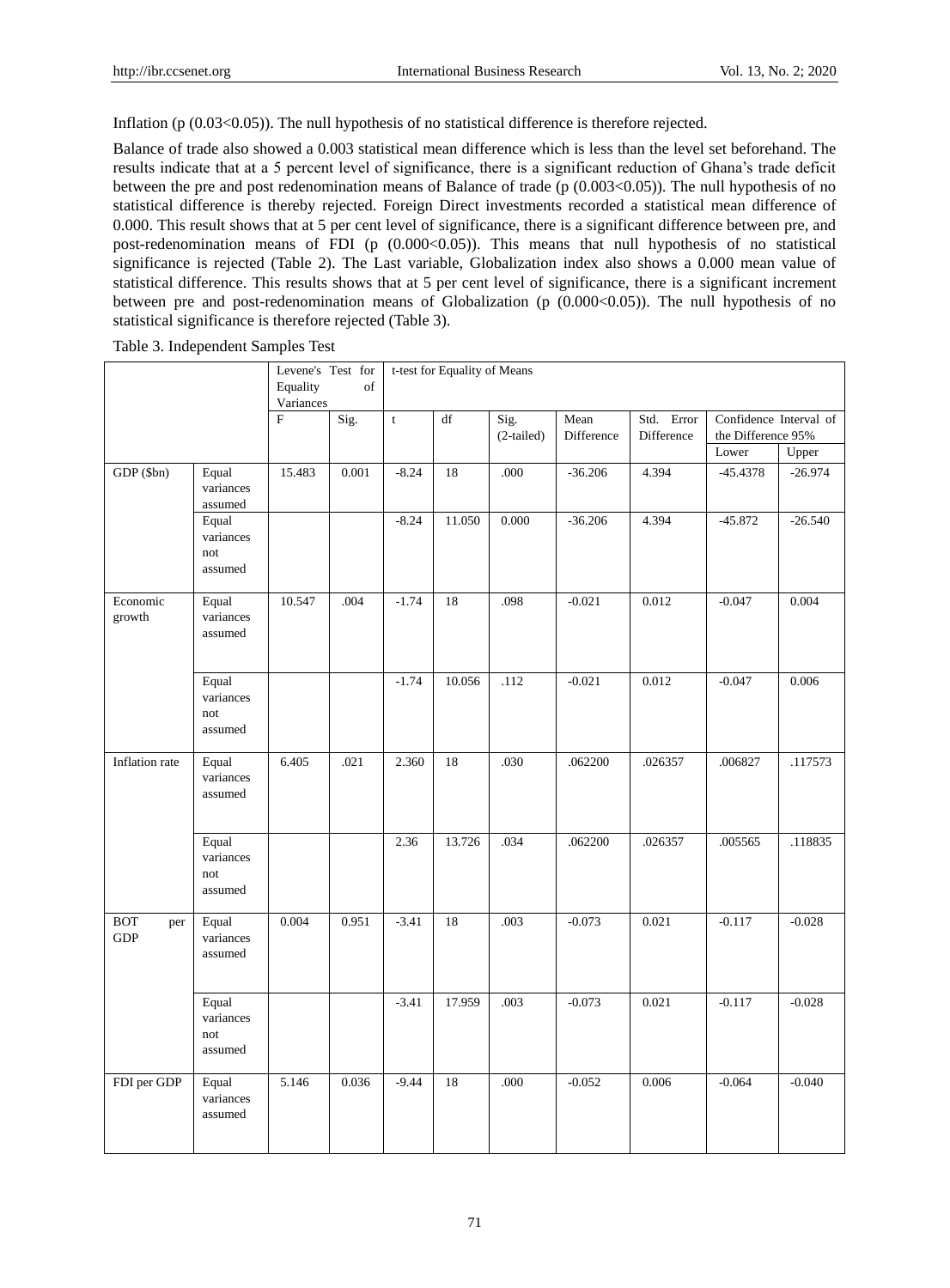|                        | Equal<br>variances<br>not<br>assumed |       |       | $-9.44$ | 14.480 | .000 | $-0.052$ | 0.006 | $-0.064$ | $-0.040$ |
|------------------------|--------------------------------------|-------|-------|---------|--------|------|----------|-------|----------|----------|
| Globalization<br>index | Equal<br>variances<br>assumed        | 0.568 | 0.461 | $-4.53$ | 18     | .000 | $-5.603$ | 1.236 | $-8.199$ | $-3.007$ |
|                        | Equal<br>variances<br>not<br>assumed |       |       | $-4.53$ | 17.213 | .000 | $-5.603$ | 1.236 | $-8.208$ | $-2.998$ |

The results of Levene's Test of equality adopted for this study is illustrated in (Table 3) as well. Using the Levene's Test for Equality of Variances, we assume a 5% p-value.

In relation to GDP, as indicated by Levene's Test for Equality (Table 3), shows a value of 0.001 indicating that we reject Null hypothesis that is  $P < 0.05$ , which suggests the variance of the two groups are not equal. Economic growth also recorded a 0.004 p-value which is less than 5 percent suggesting that, the variance of the two groups are not equal, so we reject Null hypothesis.

Table 2 also shows a value of 0.021 for Inflation which means we reject the Null hypothesis that is  $P < 0.05$ , and conclude that, the variance of the two groups are not equal. The application of the Levene's Test for Equality of Variances on Balance of trade shows a p-value of 0.951 which is greater than the 5%. This indicate that re accept Null hypothesis that is P>0.005 and that the variance of the two groups are equal. FDI which happens to be the next variable to Balance of payment on Table 2 shows a p-value of 0.036. The value which is less than 5% also indicate a rejection of the Null hypothesis. This suggests that, the variance of the two groups are not equal. The last variable, Globalization index, also revealed a p-value of 0.461 greater than the 5% signifying that the variance of the two groups are equal. We therefore accept the Null hypothesis, thus, P>0.05 and conclude that the variance of the two groups are equal as far as Globalization index in concerned.

## **6. Conclusion and Recommendation**

## *6.1 Conclusion*

The importance of Currency Redenomination in Ghana is an arguable one and scholars are still studying. Some argue politically whilst others argue objectively and empirically. The study which aimed at establishing the impact of currency redenomination on the Ghanaian economy revealed the following. The economic variables used for the study are Gross Domestic Product (GDP), Economic growth, Inflation, Balance of Trade (BOP), foreign direct investment (FDI) and Globalization index.

The independent sample t-test conducted to ascertain the level of significance of the mean difference produced the results as follows: There is significant improvement in the performance of GDP, Inflation, Balance of trade, foreign direct investments and globalization as shown in the respective tables. There is however an increment in Economic growth, but the result showed an insignificant value.

Based on the findings above, the study concludes that the 2007 currency redenomination exercise has helped the Ghanaian economy by all standards. Notwithstanding the immediate issues associated with the exercise and those raised by political opponents and some citizens, this study concludes that, in the long run, redenomination of currency is beneficial to an economy's growth. The time value of money pave way for devaluation of currency as inflation catches up. As a result, policies like redenomination of currencies are to be applied when necessary to help curb inflation and save the country's monetary value to be competitive in the international market.

## *6.2 Recommendation*

Though currency redenomination is able to curb inflation and help a country recover from certain losses and get back to its feet, but it must however be known that this exercise only curbs the problem but does not uproot it. It is therefore recommended that, governments of Ghana initiates policies that will help the boost economy's production and increase exports. Many advanced countries are boosting their locally made products to increase their exports. With the advancement of technology and its application, countries like Ghana with rich natural resource and raw materials must develop the manufacturing sector to process these raw materials for the international market. With this, the country will be able to depend on its local productions and reduce importation of similar products. This will subsequently reflect a favorable and positive balance of trade since our